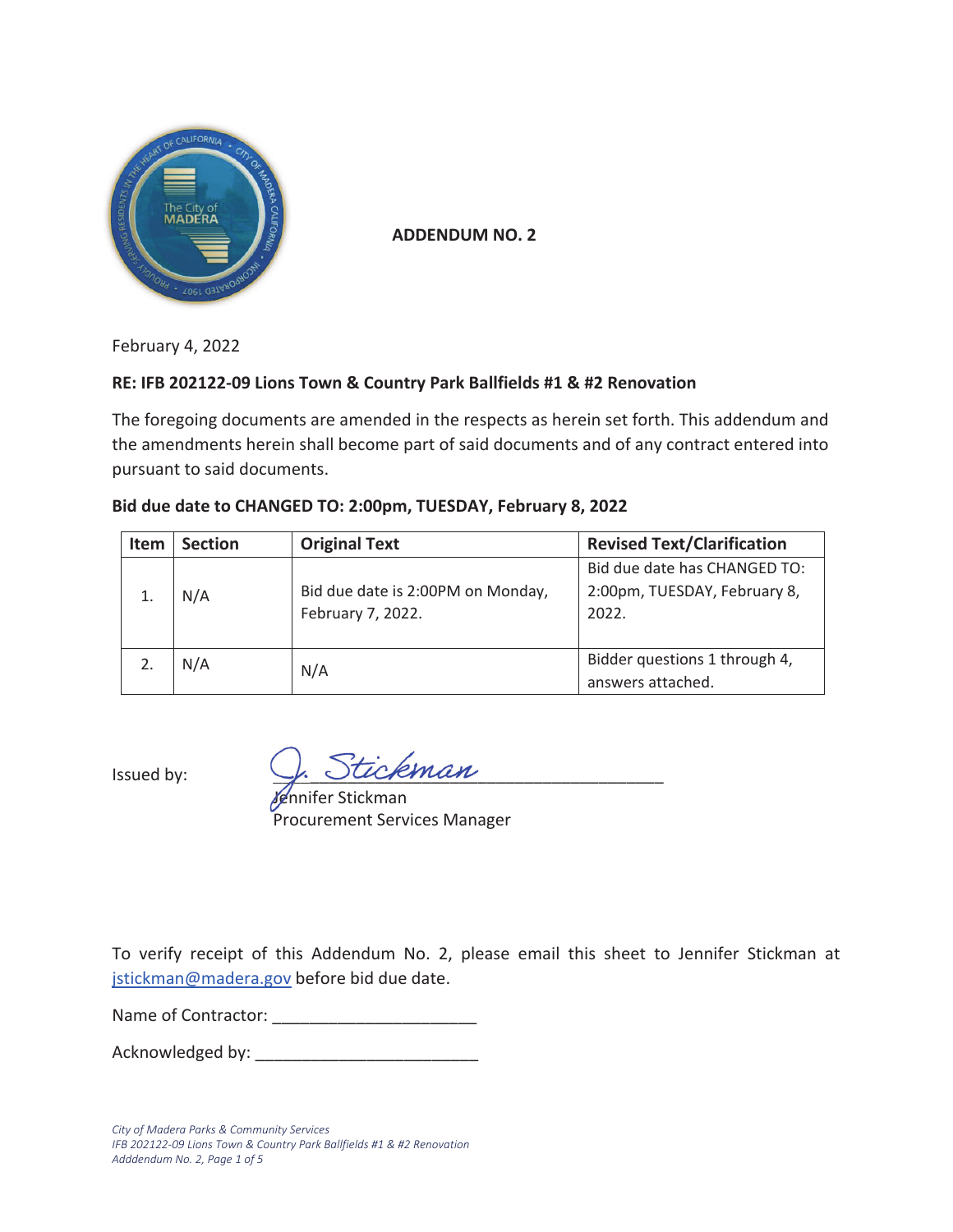#### BIDDER QUESTION FORM

Shaded portions of this form for City use only.

| <b>CITY OF MADERA</b><br>IFB 202022-09, LIONS TOWN & COUNTRY<br><b>PARK BALLFIELD #1 &amp; #2 RENOVATION</b>                                                                                                                                                                                                                              | <b>ATTENTION: Jennifer Stickman</b><br>E-mail: jstickman@madera.gov                                                |  |  |  |  |
|-------------------------------------------------------------------------------------------------------------------------------------------------------------------------------------------------------------------------------------------------------------------------------------------------------------------------------------------|--------------------------------------------------------------------------------------------------------------------|--|--|--|--|
| <b>PREBID CONFERENCE: N/A</b><br><b>DEADLINE FOR QUESTIONS: 02/05/2022</b><br>BID OPENING: 2:00PM, Monday, 02/07/2022                                                                                                                                                                                                                     | DATE RECEIVED: 01/31/2021<br><b>QUESTION No.: 01</b>                                                               |  |  |  |  |
| FROM: Jaime I. Alvarado<br>COMPANY: Westside Landscape & Concrete, Inc.<br>CONTACT PERSON: Jaime I. Alvarado                                                                                                                                                                                                                              | DATE: 1/31/2022<br>Cell: 209-427-5778<br>PHONE No: Office: 209-862-3908<br>E-MAIL: jalvarado@westsidelandscape.net |  |  |  |  |
| QUESTION (One question per sheet):<br>Page 8-9 Paragraph 15. States "Any Federal or State of California License/Certification required to provide the<br>services will be required. A Class A license would be preferred. Insurance documentation in accordance with the<br>Insurance Requirements for Contractorswill also be required." |                                                                                                                    |  |  |  |  |
| RFI-1, Can I bid this project with my C-27 and use a surveyor as my sub?<br>have 5 Field Renovation Projects as reference. Most recently with Banta Elementary School District &<br>Pleasanton Unified School District.                                                                                                                   |                                                                                                                    |  |  |  |  |
| A C-27 will be acceptable. You may also use a surveyor as a sub, as long<br>ANSWER:<br>as you complete at least 30% of the work on this project. Addendum will be issued<br>to clarify.                                                                                                                                                   |                                                                                                                    |  |  |  |  |
| RESPONSE BY: C. Stickman<br>ADDENDUM ISSUED: YES<br>NO                                                                                                                                                                                                                                                                                    | DATE: 02/01/2021                                                                                                   |  |  |  |  |

Duplicate this form as necessary.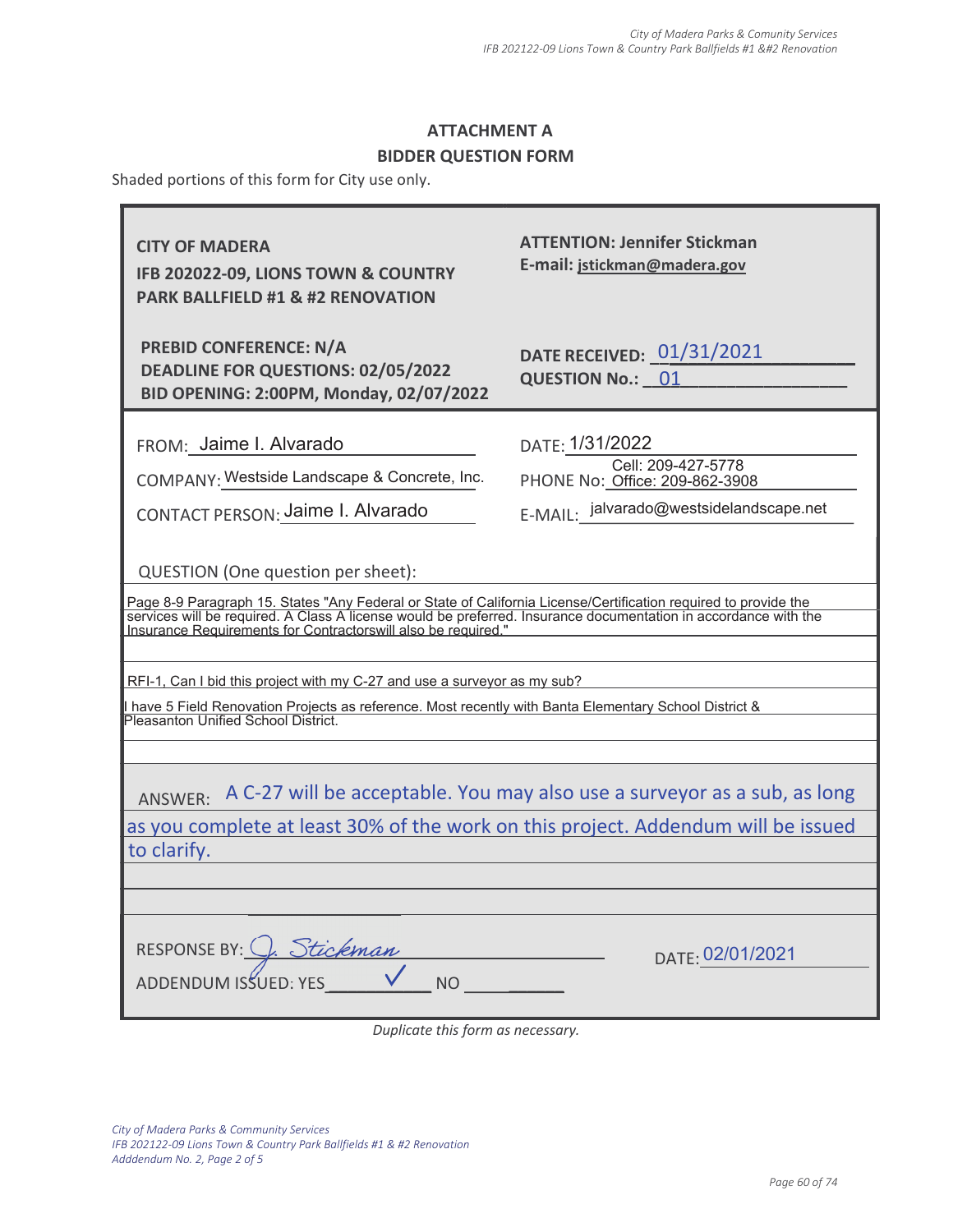### BIDDER QUESTION FORM

Shaded portions of this form for City use only.

| <b>CITY OF MADERA</b><br>IFB 202022-09, LIONS TOWN & COUNTRY<br><b>PARK BALLFIELD #1 &amp; #2 RENOVATION</b>                                                                                                   | <b>ATTENTION: Jennifer Stickman</b><br>E-mail: jstickman@madera.gov                                               |  |  |  |  |  |
|----------------------------------------------------------------------------------------------------------------------------------------------------------------------------------------------------------------|-------------------------------------------------------------------------------------------------------------------|--|--|--|--|--|
| <b>PREBID CONFERENCE: N/A</b><br>DEADLINE FOR QUESTIONS: 02/05/2022<br>BID OPENING: 2:00PM, Monday, 02/07/2022                                                                                                 | DATE RECEIVED: 02/01/2022<br><b>QUESTION No.: 02</b>                                                              |  |  |  |  |  |
| FROM: Jaime I. Alvarado<br>COMPANY: Westside Landscape & Concrete, Inc.<br>CONTACT PERSON: Jaime I. Alvarado                                                                                                   | DATE: 2/1/2022<br>Cell: 209-427-5778<br>PHONE No: Office: 209-862-3908<br>E-MAIL: jalvarado@westsidelandscape.net |  |  |  |  |  |
| QUESTION (One question per sheet):<br>Can you please provide which infield mix we are to order?<br>For example. 70/30 infield mix or 60/40 infield mix. Or is there a custom blend the<br>City of Madera uses? |                                                                                                                   |  |  |  |  |  |
| ANSWER: Import 24 tons plaster sand & 16 tons of 60/40 infield mix.                                                                                                                                            |                                                                                                                   |  |  |  |  |  |
| RESPONSE BY: <u>C. Stickman</u><br>NO V                                                                                                                                                                        | DATE: 02/02/2022                                                                                                  |  |  |  |  |  |

Duplicate this form as necessary.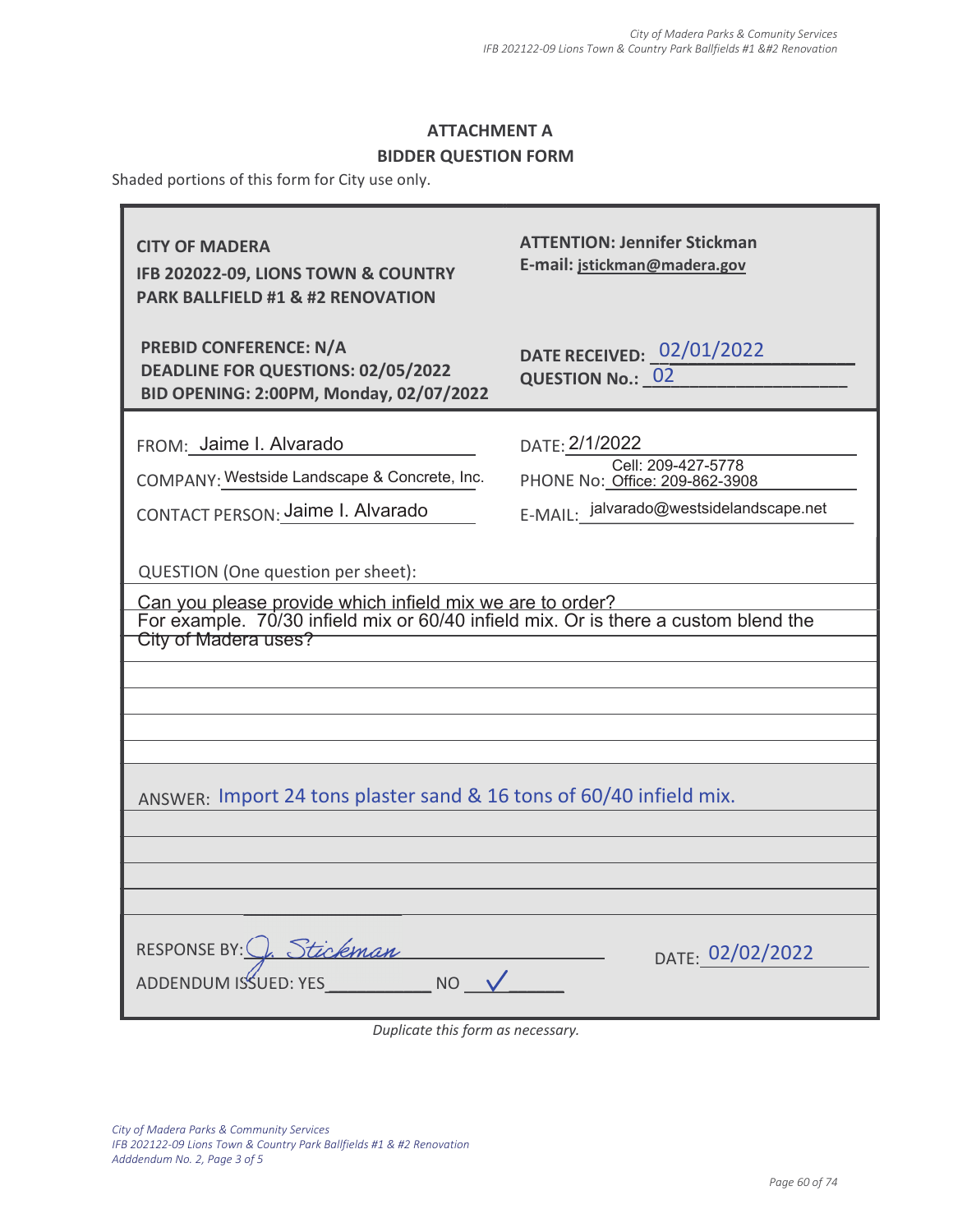### BIDDER QUESTION FORM

Shaded portions of this form for City use only.

| <b>CITY OF MADERA</b><br>IFB 202022-09, LIONS TOWN & COUNTRY<br><b>PARK BALLFIELD #1 &amp; #2 RENOVATION</b>                                                                                                                                                                                                                                                                                                                                                 | <b>ATTENTION: Jennifer Stickman</b><br>E-mail: jstickman@madera.gov |  |  |  |
|--------------------------------------------------------------------------------------------------------------------------------------------------------------------------------------------------------------------------------------------------------------------------------------------------------------------------------------------------------------------------------------------------------------------------------------------------------------|---------------------------------------------------------------------|--|--|--|
| <b>PREBID CONFERENCE: N/A</b><br><b>DEADLINE FOR QUESTIONS: 02/05/2022</b><br>BID OPENING: 2:00PM, Monday, 02/07/2022                                                                                                                                                                                                                                                                                                                                        | DATE RECEIVED: 02/01/2021<br><b>QUESTION No.: 03</b>                |  |  |  |
| FROM: Jaime I. Alvarado                                                                                                                                                                                                                                                                                                                                                                                                                                      | DATE: 2/1/2022                                                      |  |  |  |
| COMPANY: Westside Landscape & Concrete, Inc.                                                                                                                                                                                                                                                                                                                                                                                                                 | Cell: 209-427-5778<br>PHONE No: Office: 209-862-3908                |  |  |  |
| CONTACT PERSON: Jaime I. Alvarado                                                                                                                                                                                                                                                                                                                                                                                                                            | E-MAIL: jalvarado@westsidelandscape.net                             |  |  |  |
| QUESTION (One question per sheet):<br>Can you provide a more detailed scope of work with Quantities?<br>For example on the page titled-SPECIFICATIONS FOR BALLFIELD #1 & #2 RENOVATION<br>Quantities are only given for turfplaning and to import sand and infield mix. However each field is over 40,000 Square feet.<br>How are we to bid the Big roll sod install? With the same sqaure footage we are turfplaning?<br>How are we to bid the overseeding? |                                                                     |  |  |  |
| ANSWER: Big roll sod install: Bid per roll quantity needed for infield and skin area.<br>Turfplaning: To include infield and skirt around infield.<br>Overseeding: To included infield and outfield.                                                                                                                                                                                                                                                         |                                                                     |  |  |  |
| RESPONSE BY: C. Stickman<br>NO <sub>1</sub><br>ADDENDUM ISSUED: YES<br>Duplicate this form as necessary.                                                                                                                                                                                                                                                                                                                                                     | DATE: 02/02/2022                                                    |  |  |  |

*City of Madera Parks & Community Services IFB 202122-09 Lions Town & Country Park Ballfields #1 & #2 Renovation Adddendum No. 2, Page 4 of 5*